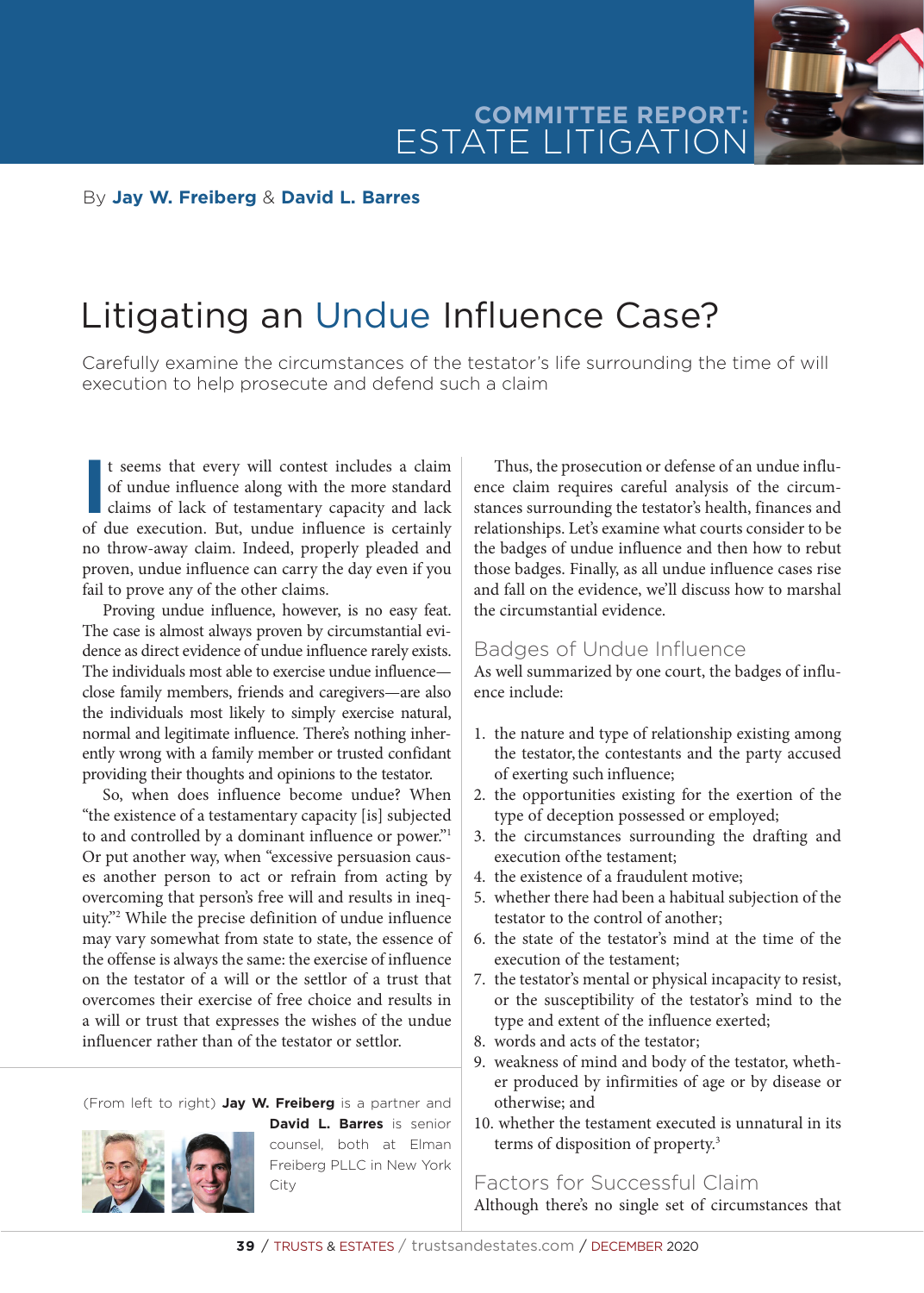

will support a claim of undue influence, certain factors tend to be strongly associated with a successful claim. They include: the ill health and isolation of the testator; the influencer's control over the making of the will; a significant change of estate plan; and a will that prefers an "unnatural" beneficiary.

**Ill health.** One of the required elements of an undue influence claim is the opportunity to exert the influence, and it's the testator's ill health that makes them susceptible to undue influence. The mere existence of medical problems is insufficient; they must be of such type and severity that enabled the testator's mind to be overpowered.

In cases with no clear mental illness, be attentive to physical maladies that, in combination with other factors, can make the testator too weak to resist undue influence.

Dementia, usually in combination with other infirmities, continues to be one of the most common factors in successful undue influence cases. And, as the average life expectancy continues to rise, expect the amount of undue influence cases to rise as well. In these cases, the testator had (sometimes barely) the mental capacity to make the will or trust but was sufficiently impaired to be susceptible to undue influence.<sup>4</sup>

Even when there's no diagnosis of dementia or Alzheimer's, the unduly influenced testator often has mental problems.5 And, in cases with no clear mental illness, be attentive to physical maladies that, in combination with other factors, can make the testator too weak to resist undue influence.<sup>6</sup> Indeed, other mental health issues, such as a below-average IQ<sup>7</sup> or physical issues, such as debilitating pain,<sup>8</sup> may pave the way for the exercise of undue influence.

Practitioners also should be alert to ill health that causes the testator to be dependent on the

undue influencer for care, transportation, obtaining and administering medications, decision making and management of personal, financial and legal affairs. Such dependency tends to be present in successful claims of undue influence.

**Isolation of testator.** Undue influence often is accomplished through the isolation of a weak and vulnerable testator from some or all of their natural heirs. The ill health of the testator is what makes the isolation possible. If the beneficiary of a new will takes any action that limits a natural or pre-existing heir's contact with the testator, it may support a finding of undue influence.

Perhaps the most common method of isolation is simply preventing the competing heir from talking to the testator in person or by phone.<sup>9</sup> Sometimes isolation is accomplished through the creation of physical barriers.<sup>10</sup> Isolation may also be accomplished through the defamation of competing heirs, usually in combination with limiting their access to the testator.<sup>11</sup>

Finally, isolation may occur through the death of the testator's spouse or other close relative on whom the testator was dependent for material and emotional support, and then the undue influencer takes advantage of the situation to insinuate themselves into the testator's life.12

**Alleged influencer's control over making of will.**  To procure a will that wouldn't otherwise be made by the testator, the undue influencer must exert some level of control over the process of making the will. That control might consist of pressuring the testator to make the will, engaging a drafting attorney loyal to the influencer, attending the testator's meetings with counsel and handling the execution of the will or dictating the terms of the will to the testator or counsel. Often, several of these circumstances are present simultaneously, but even one may be sufficient to raise suspicion.

In many undue influence cases, the will or trust is drafted by counsel who's loyal to the influencer rather than to the testator.<sup>13</sup> But, even if the drafting attorney is independent, an inference of undue influence will still arise if that attorney didn't meet privately with the testator both prior to and during the execution of the will or trust and didn't adequately investigate the circumstances of the testator's life and health, so as to ensure that the new will is carrying out the testator's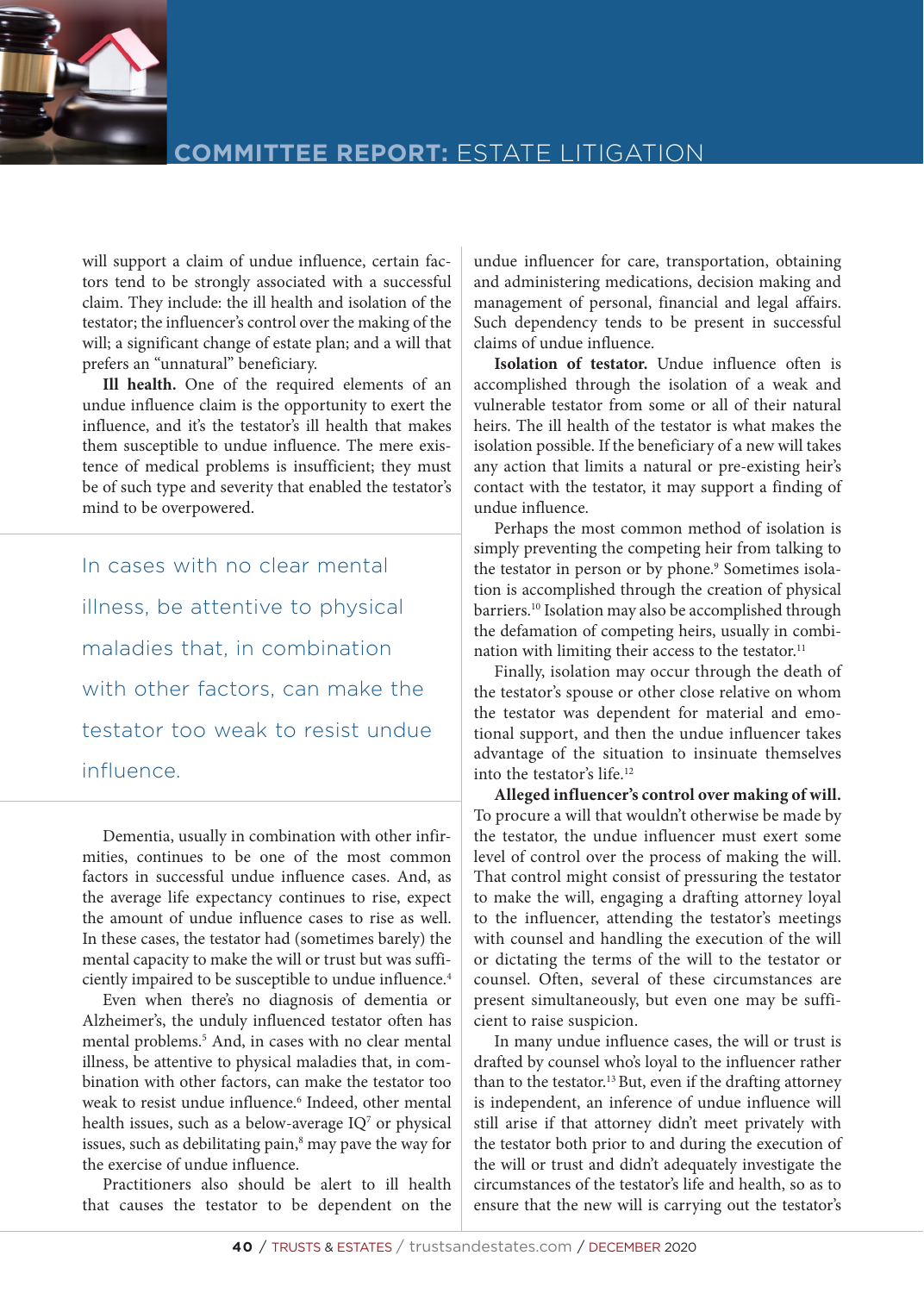

rather than someone else's wishes.<sup>14</sup> Thus, a well-intentioned but ill-informed attorney draftsperson may inadvertently enable the influencer.

**Significant change in estate plan.** The purpose of undue influence is to cause the creation of a will or trust favorable to the influencer. Therefore, in cases in which undue influence is established, the new will or trust creates an estate plan that's significantly different from the preexisting one.<sup>15</sup>

If a testator has no will and no apparent interest in making one, then making a will in favor of the influencer gives rise to the same inference as making a will that materially differs from a prior one.<sup>16</sup>

**Unnatural disposition.** In virtually every case in which undue influence is found, you'll see one of two fact patterns: (1) a will or trust that favors one child over their sibling(s) that previously had been treated as equals; or (2) a will or trust that favors an unrelated person over family members. Judges and juries tend to view bequests that seem unnatural with extra high suspicion.<sup>17</sup>

### Rebutting a Claim

Even if there are multiple badges of undue influence, it doesn't necessarily mean that such influence occurred. Indeed, if the evidence is both consistent with undue influence and its absence, the objectant will lose.<sup>18</sup> Two means of rebuttal are particularly effective: (1) the use of truly independent drafting counsel; and (2) a reasonable explanation for the changes giving rise to the claim of undue influence.

**Testator properly advised by independent counsel.** If the testator was *properly* advised by an *independent* drafting attorney—ideally, an attorney who met privately with the testator before and during the execution of the will, inquired about the circumstances of the testator's life and the history of their estate planning, knew of the possibility of undue influence and reasonably determined that the new will isn't the result of such influence—the testimony of that attorney will be powerful evidence of the legitimacy of the will and can overcome multiple badges of undue influence.<sup>19</sup>

**Reasonable explanation for the estate plan.** If the beneficiary is a caregiver or helper of the testator and has a meaningful relationship with the testator, the will probably will be perceived as carrying out the testator's wishes rather than resulting from undue influence.20 The quality of the testator's relationship with their children and siblings may also logically explain the choice of beneficiary.<sup>21</sup>

### Circumstantial Evidence

As shown above, undue influence typically is proven through circumstantial evidence. There are several key sources of that evidence—fact witnesses, medical experts and certain types of documents.

**Fact witnesses.** A practitioner must interview or take the deposition of the fact witnesses most likely to have information relevant to undue influence. They include relatives, friends and neighbors of the testator who can be aware of the testator's physical and mental condition for several years before and after execution of the will.

The testimony of medical experts can be critical in an undue influence case.

The practitioner also will want to interview or depose the individuals involved in the making of the testator's will or trust, including the drafting attorney, attesting witnesses and any employees of the drafting attorney who were able to observe and speak with the testator. These individuals are in a strong position to testify concerning the influencer's involvement (if any) in engaging counsel and making the will, the physical and mental condition of the testator at and near the time of execution and the testator's reasons for changes to the estate plan.

It's also necessary to obtain the evidence of individuals whose contact with the testator was somehow prevented or limited after the suspected undue influencer entered the decedent's life. Typically, such witnesses will be disinherited children of the testator. But, even someone not related to the testator, and who was never a potential beneficiary, can be an important witness of the influencer's efforts to isolate the testator.<sup>22</sup>

**Medical experts.** The testimony of medical experts can be critical in an undue influence case. The term "experts" includes both: (1) physicians, psychologists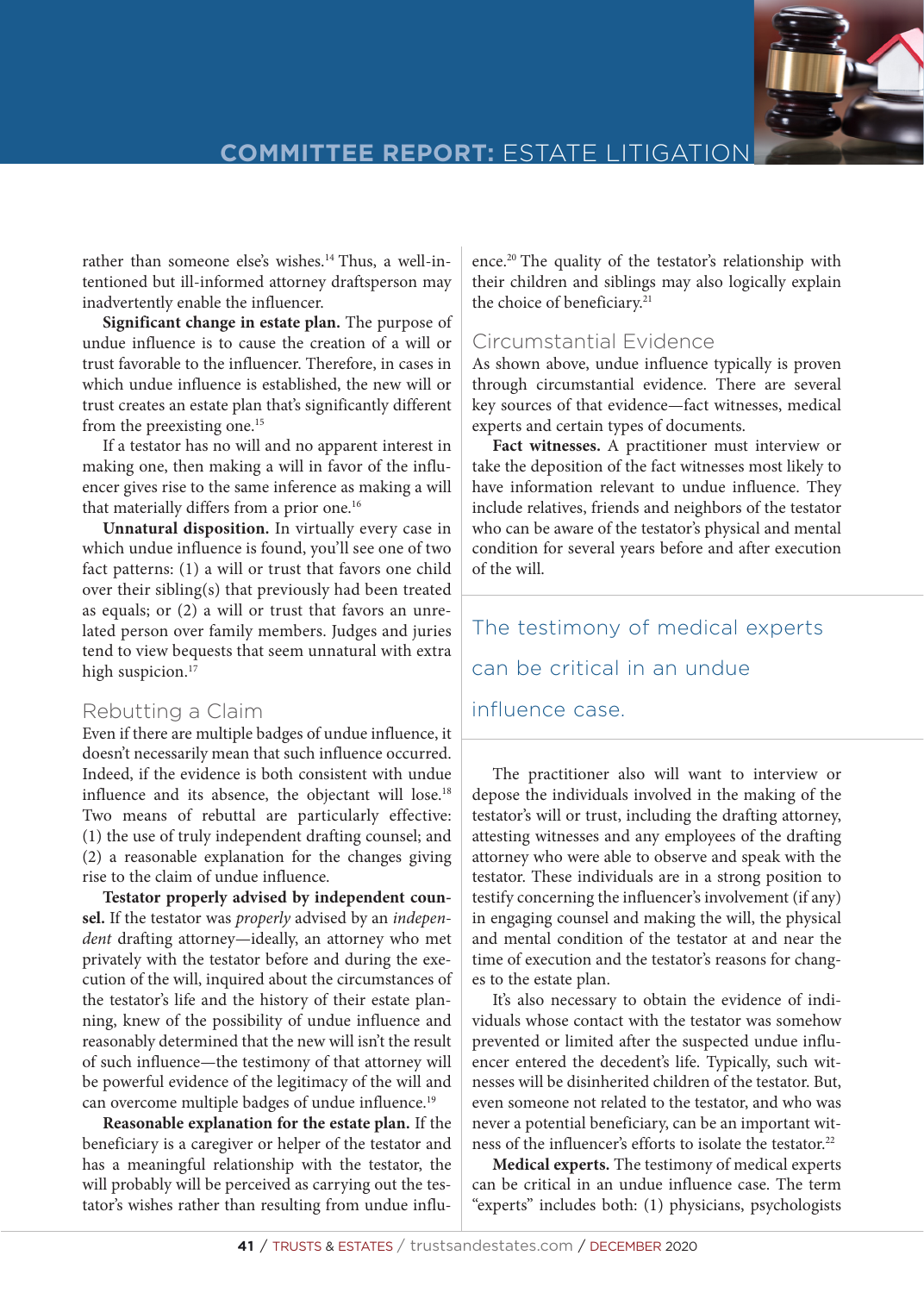

and nurses who actually treated the decedent and therefore are fact witnesses; and (2) experts engaged to testify at trial.<sup>23</sup>

**Documents.** Through document requests and subpoenas, a practitioner will want to obtain certain categories of documents that consistently prove to be important in undue influence cases. These categories are estate-planning documents, medical records, financial and property records and communications.

You'll need copies of all POAs, health proxies and agency appointments.

*Estate-planning documents*. The party claiming undue influence will need to prove a material departure from a prior estate plan, which means either: (1) the new will or trust treats a beneficiary less favorably, or (2) the testator had no prior will or trust and created one that favors the undue influencer. Therefore, the practitioner must review all wills, trusts, codicils and drafts of the foregoing documents, including the most recent and prior versions. And, because the testator usually is dependent on the alleged undue influencer, the latter individual often holds a power of attorney (POA) signed by the testator. Sometimes the POA is created with the new estate-planning documents that resulted from the suspected undue influence. More often, the POA is already held by a relative or caregiver who's accused of using it to assert greater control over the testator's life. Therefore, you'll need copies of all POAs, health proxies and agency appointments.

*Medical records.* Evidence of the testator's physical and mental health, for an extended period up to execution, is highly relevant to determining their susceptibility to undue influence. Obtain all medical office and hospital records for a period of several years before the making of the will. If, as often happens, the testator suffered an illness or injury that precipitated the suspected undue influence, obtain the records for both before and after that key event.

*Financial and property records*. These include the

statements for bank and investment accounts, tax returns and deeds to real estate. If the testator recently operated a business, obtain the books and records of the business. The practitioner needs to identify all property that the testator owned at the time of the making of the will or trust at issue, a reasonable period in advance and at the time of death. Be attentive to any changes in ownership of the testator's property.

*Communications***.** You'll also want to review all the communications between the testator and: (1) their family members, including competing heirs; (2) the drafting attorney; and (3) the alleged undue influencer. Courts pay close attention to the undue influencer's contacts with the drafting attorney. Even a single email can be critical.<sup>24</sup> Conversely, letters, emails and greeting cards between the testator and the alleged undue influencer can be evidence of a long-term, voluntary and loving relationship that will tend to rebut the claim. Finally, phone logs, which will likely need to be subpoenaed from the phone company, can show the date and time of all phone calls between the drafting attorney's office and the testator and alleged undue influencer. The drafting attorney's office should also have records of paper and electronic communications in its files, which you should also subpoena.

#### Endnotes

- 1. Rothermel v. Duncan, 369 S.W.2d 917, 922 (Tex. 1963).
- 2. Cal. Welfare and Institutions Code Section 15610.70(a), incorporated into Cal. Probate Code Section 86.
- 3. Estate of Scott, 601 S.W.3d 77, 90 (Tex. App. 2020) (quoting Matter of Kam, 484 S.W.3d 642, 651-53 (Tex. App. 2016)).
- 4. See, e.g., Cobb v. Day, No. COA19-805, 2020 WL 1686334, at \*7 (N.C. App. April 7, 2020) (testator was 95 years old, suffered from dementia, intermittently experienced episodes of confusion and occasionally fainted and, when he executed his trust, was too weak to get out of his recliner chair and went to the hospital soon after); King v. Smith, No. G057238, 2020 WL 1041073, at \*6-7 (Cal. App. March 4, 2020) (testator was diagnosed with dementia four years before execution of a will, had "moderate impairment" and "probable Alzheimer's disease" at the time of execution and was dependent on her daughter/caregiver for management of her affairs).
- 5. See, e.g., Scott, supra note 3, at pp. 82-98 (decedent had a below-average IQ, learning disabilities, cognitive impairments, paranoia and impaired judgment and suffered from terminal cancer when he changed his will); Estate of Cavanaugh, No. 1872 WDA 2017, 2018 WL4844701, at \*7-10 (Pa. Super. Oct. 5, 2018) (90-year-old testator suffered short-term memory loss and confusion, often repeated herself and "was starting to lose it").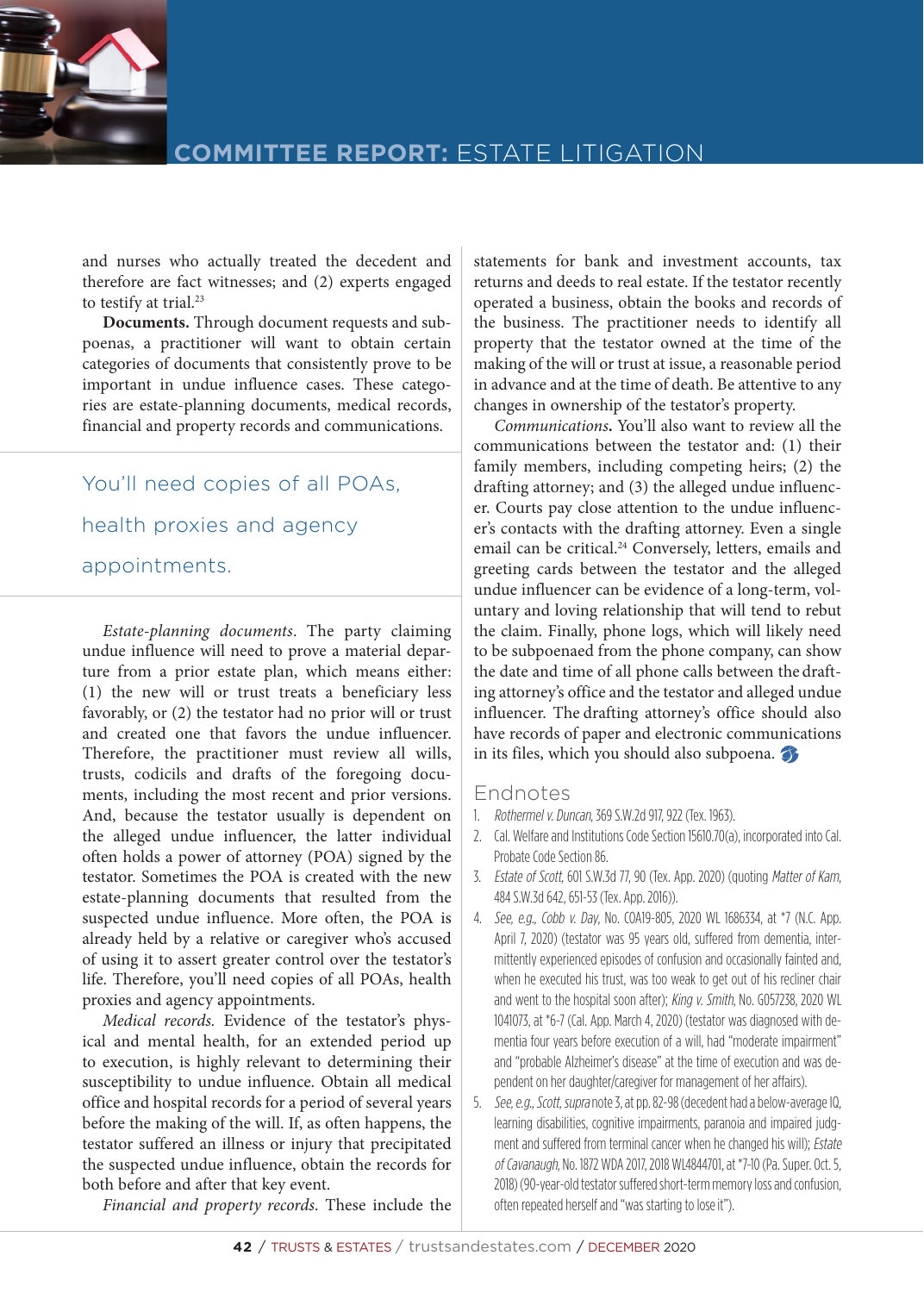

- 6. See, e.g., Estate of Russey, No. 12-18-00079-CV, 2019 WL 968421, at \*5-6 (Tex. App. Feb. 28, 2019) (63-year-old testator suffered from congestive heart failure, pneumonia, back pain and generally deteriorating heath, and her sister recently died); Hickox v. Mendonca, No. F076754, 2019 WL 1253676, at \*2-7 (Cal. App. March 19, 2019) (testator had been very independent and strong-willed but became weak and exhausted after a diagnosis of inoperable cancer and after surgery and blood transfusions), rehearing denied (April 9, 2019).
- 7. Supra note 3.
- 8. Russey, supra note 6.
- 9. See, e.g., Blinn v. Carlman, 159 So.3d 390, 393 (Fla. App. 2015) (testator's fourth wife hung up the phone whenever his children tried to call him, didn't invite the children to the wedding and took control of his life); Estate of Reno, 443 S.W.3d 143, 153 (Texas App. 2009) (beneficiary secretly placed testator in a nursing home and instructed it not to reveal his residence there); Matter of Panek, 667 N.Y.S.2d 177, 179 (App. Div. 1997) (beneficiary child forbade disinherited siblings and other family members from entering father's home, wouldn't let him take their calls and threatened to place him in a nursing home).
- 10. See, e.g., Struever v. Yoswig, No. 4-19-0038, 2019 WL 6655279, at \*3-4 (Ill. App. Dec. 5, 2019) (beneficiary neighbor installed gates and a "no trespass" sign on 90-year-old testator's 120-acre estate, restricted access of other friends and neighbors to him and ceased renting the estate for hunting), leave to appeal denied, 144 N.E.3d 1181 (Ill. 2020); Estate of Friend, No. 04-18-00714-CV, 2020 WL 806654, at \*3 (Tex. App. Feb. 19, 2020) (beneficiary sister installed a gate with a coded lock on mother's ranch and changed the locks to her home, in addition to taking control of mother's voicemail).
- 11. See, e.g., Dowling v. Uriostegui, No. B294046, 2020 WL 1241605, at \*1-7 (Cal. App. Mar. 16, 2020) (friend engaged in years-long campaign of defamation against child and grandchildren of mentally ill testator, calling them "thieves," "liars" and "drug addicts"), review denied (July 15, 2020); Blinn, supra note 9, at p. 393 (fourth wife accidentally left a voicemail screaming at testator that his daughter was a thief and liar).
- 12. In re Williams, 101 N.Y.S.3d 290, 291 (App. Div. 2019) (soon after the accidental death of testator's 55-year-old son, which left her "unconsolable and distressed, and which further compromised her mental and physical health," the beneficiary child moved in with her and started managing her medical and financial affairs); Russey, supra note 6, at \*1 (undue influencer, who was testator's former employer, "swoop[ed] in" and befriended the testator after the death of her sister, who was her closest friend and advisor).
- 13. See, e.g., Matter of Bullock, 100 N.Y.S.3d 304, 306 (App. Div. 2019) (friend contacted drafting attorney, attended that attorney's meetings with the testator and paid his fee); Blinn, supra note 9 at p. 392 ("will was executed under most suspicious circumstances," in which referring lawyer was a friend of testator and defendant, and drafting lawyer was paid by defendant and had no personal interaction with testator before execution and no knowledge of his prior estate plan); Haynes v. First Nat'l State Bank, 87 N.J. 163, 184 (1981) ("a strong taint of undue influence was permitted, presumptively, to be injected into the testamentary disposition of [tes-

tator]," when her counsel also represented her daughter, who was the principal beneficiary and in whom the testator reposed trust, confidence and dependency).

- 14. See, e.g., Cobb, 2020 WL 1686334, at \*7 (drafting attorney testified that he wouldn't have drafted the will if he had known that 95-year-old testator suffered from dementia); Friend, supra note 10, at \*3 (drafting attorney relied on a typewritten letter from a testator who couldn't type or use a computer); Matter of Henderson, 80 N.Y.2d 388, 393-94 (1992) (drafting attorney relied on referring attorney/beneficiary's memorandum and a brief meeting with testator; question of fact existed whether testator received the benefit of independent legal advice, resulting in reversal of summary judgment in favor of proponent).
- 15. See, e.g., Holden v. Holden, No. CA2019-02-040, 2019 WL 6698180, at \*1, 3 (Ohio App. Dec. 9, 2019) (a prior will divided the estate equally between siblings, while the new will left the entire estate to daughter); Hickox, supra note 6, at \*3-5 (the prior will divided the estate equally among four children, while the new trust left small cash bequests to three oldest children and balance of the estate, including a dairy farm, to youngest child); Struever, supra note 10, at \*3-4 (testator's prior will and trust left estate to his wife and, if she predeceased him, to his two stepchildren equally, while his new trust gave everything to his neighbor).
- 16. See, e.g., Scott, supra note 3, at p. 91 ("[W]hen [testator] first met [defendants], he did not have a will, and had not expressed any intent to draft a will; to the contrary, in his 2010 meeting with [psychiatrist], [testator] told her that his family did not write wills and that they had all died intestate. [Defendant] himself admitted that when he initially suggested to [testator] that he should draft a will, [testator] was resistant to the idea, and that he spent several months trying to convince [testator] of the need to do so.")
- 17. See, e.g., Dowling, supra note 11, at \*1 (the will favored family friend over only living child); Russey, supra note 6, at \*1 (the will favored former employer, who befriended the decedent after the death of her sister, over her children); Scott, supra note 3, at p. 84 (the will favored a private investigator and his assistant over the testator's cousins, who were his only surviving family members); Estate of Singer, 99 N.Y.S.3d 284, 285 (App. Div. 2019) (the will favored neighbor over family members).
- 18. See, e.g., Rothermel, supra note 1, at pp. 922-23 ("[T]he circumstances relied on as establishing the elements of undue influence . . . must not be equally consistent with the absence of the exercise of such influence."); Will of Walther, 6 N.Y.2d 49, 56 (1959) ("undue influence can only be established by evidence that is not inconsistent with a contrary hypothesis").
- 19. See, e.g., Estate of Grogan, 595 S.W.3d 807, 820 (Tex. App. 2020) (Affirming dismissal of undue influence claim, even though testator's girlfriend pushed him to make a will disinheriting his brothers. "Importantly, it was uncontested that the 2010 will was prepared by [the drafting attorney] after he met with [testator] alone, determined him to be 'strong-willed' and of sound mind, and heard [testator's] wishes directly from [him]. [The drafting attorney] also stated that [testator] returned alone to execute the 2010 will in accordance with the formalities of Texas law in front of neutral witnesses."); Shea v. Koehler,